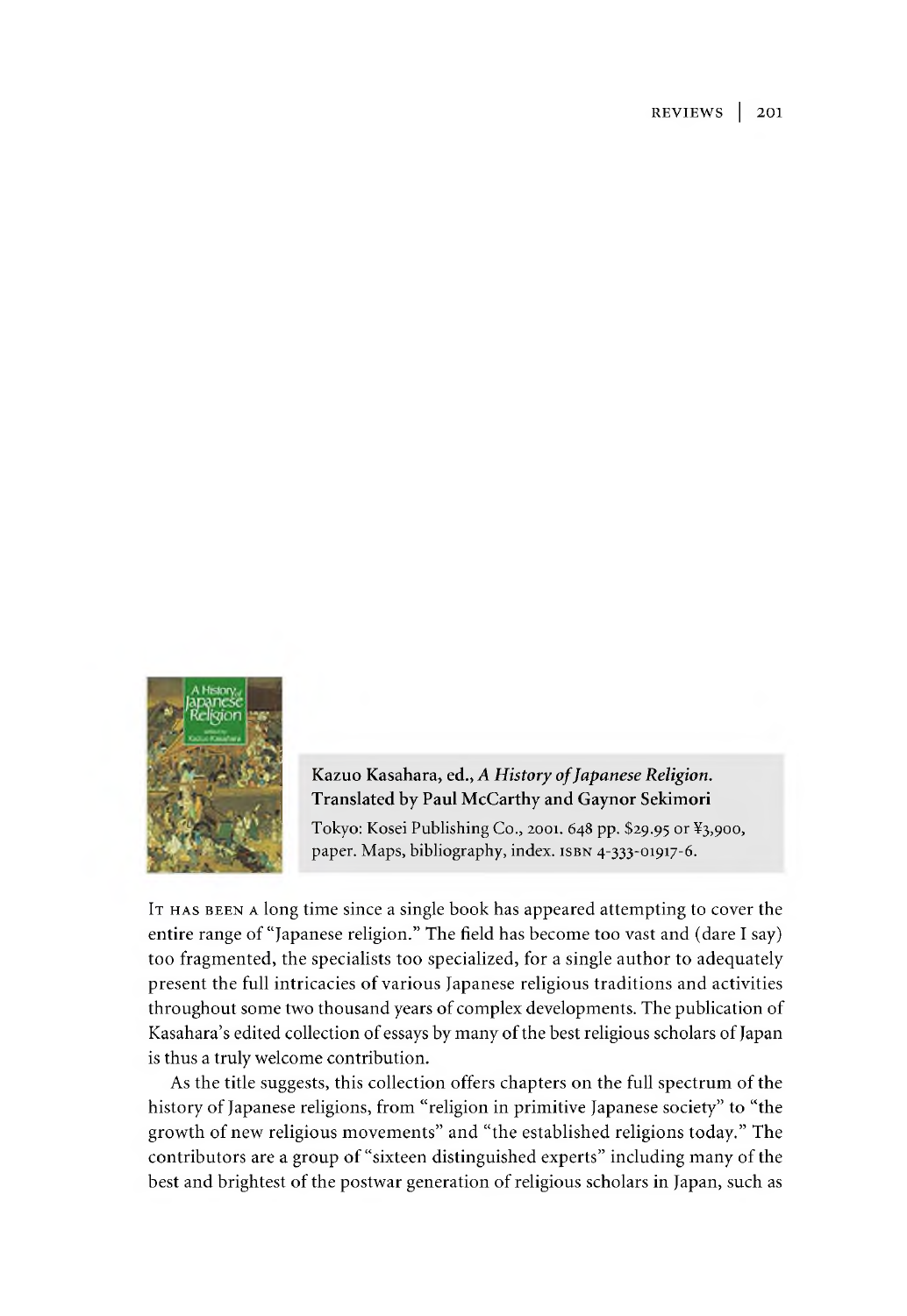Miyake Hitoshi, Miyata Noboru, Morioka Kiyomi, Shimode Sekiyo, Takagi Yutaka, Tamamuro Fumio, and Kasahara himself. Often different sections of the same chapter are written by different contributors. Although the emphasis is on Buddhism and its sectarian developments, there are adequate attempts to cover other religious traditions. There are sections, for example, on the cults of Miroku, Kannon, and Jizo; the early demise of Taoism as an independent religious tradition in Japan; the religious life of the villages; women and Buddhism; underground Buddhist movements; Christianity; various phases of "Shintō"; and so forth. I was especially pleased with the numerous treatments of Shugendō scattered throughout the book. Such a broad range of topics, and their competent treatment, makes this volume quite promising for use as a textbook for university-level classes on Japanese religions.

Special mention should be made of the superb joo done on the editing and translation of this work. The book is well laid out, with numerous helpful maps, a very useful index (including the kanji for names, places, eras, and so forth), and no glaring typographical errors that often mar books done in Japan (and elsewhere) for Western readers. The translation in particular is extremely well done, and the text reads smoothly and easily, reflecting a professional care for both accuracy and elegance. It is a shame that the two translators, Paul McCarthy and Gaynor Sekimori, are not given due credit along with the list of the authors.

The book, however, is not without its problems. The original book in Japanese *(Nihon shiikyd shi,* Sekai Shukyo Shi Sosho Series, Yamakawa Shuppan) was published in 1977, which means that it is based on Japanese religious scholarship of the 1960s or early 70s, more than thirty years ago. Much water has passed under the bridge in the meantime, and the study of religion in Japan, and Japanese religions themselves, have undergone some major revisions. Nowhere to be found is the name of Kuroda Toshio and his *kenmitsu taisei* theories, the revisioning of "Kamakura Buddhism," the doubts concerning Shotoku Taishi, the activities of the "new new religions," the Aum affair, and the redefining of "Shinto," to mention only a few important issues. If this book is to be used as a textbook, the teacher will have to supplement the readings with various studies published more recently than the mid-1970s.

Further, the bibliography appears to be merely a translation (or, rather, a transliteration) of the original Japanese bibliography, and no work published later than 1977 is included. Only a handful of Western-language works are to be found, and this in a book meant for Western readers? If the purpose of the book is to provide an informative collection for people who do not read Japanese, what is the point in giving 13 pages of romanized bibliographical information on Japanese publications? If the reader can read Japanese and needs the bibliography from the Japanese edition, she can consult the original publication. Instead, updating the bibliography with Western-language works, especially those published in the last 30 years, would have provided a true service, though it must be pointed out that such a